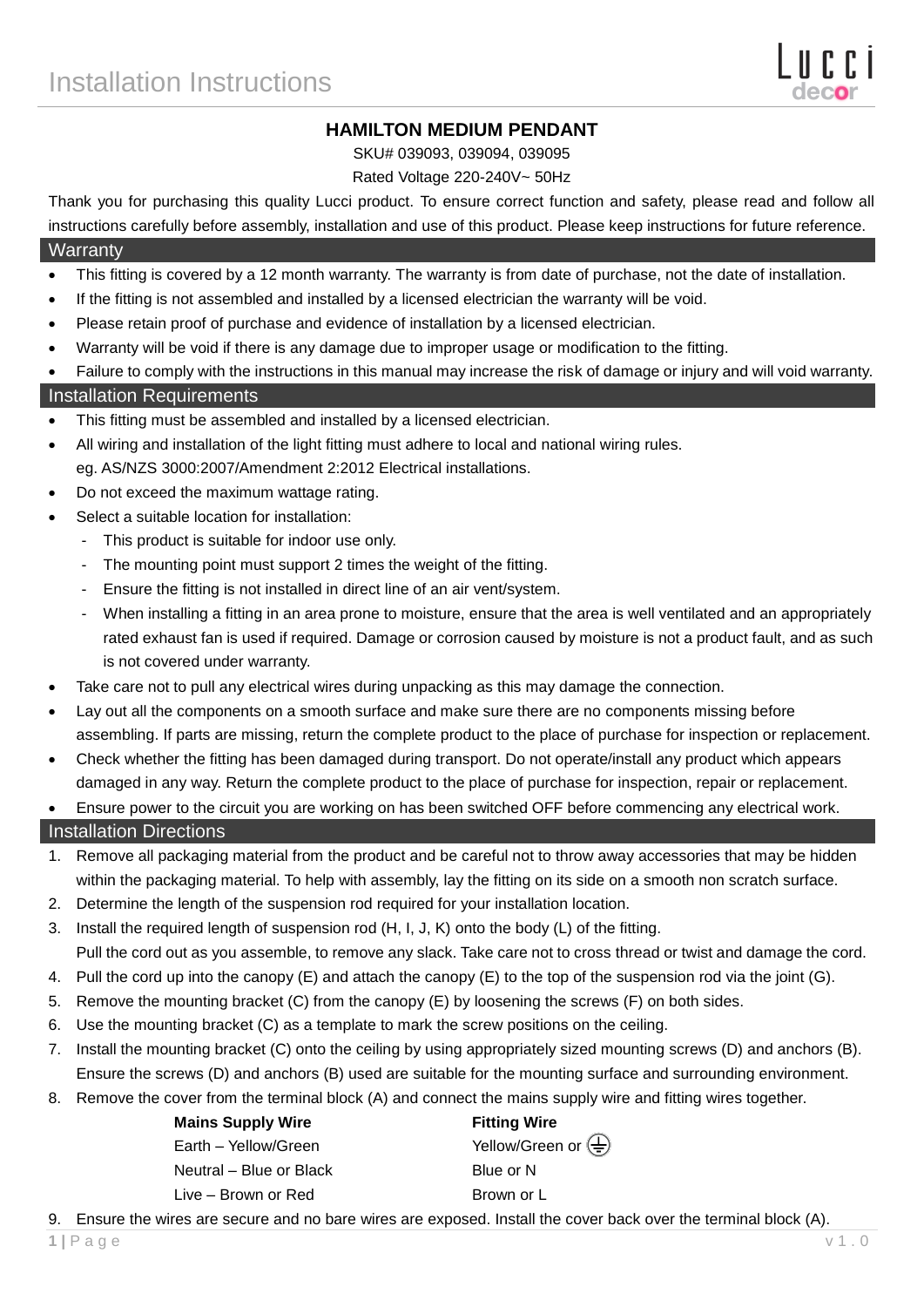- 10. Install the canopy (E) onto the mounting bracket (C) and secure by tightening the screws (F) on both sides.
- 11. Install a globe (N not included) into the lamp holder. Do not exceed the maximum wattage rating.
- 12. Install the glass shade (O) onto the fitting and secure by tightening the screws (M) on the sides.
- 13. After the installation, switch on the fitting to test and enjoy your new lighting product.